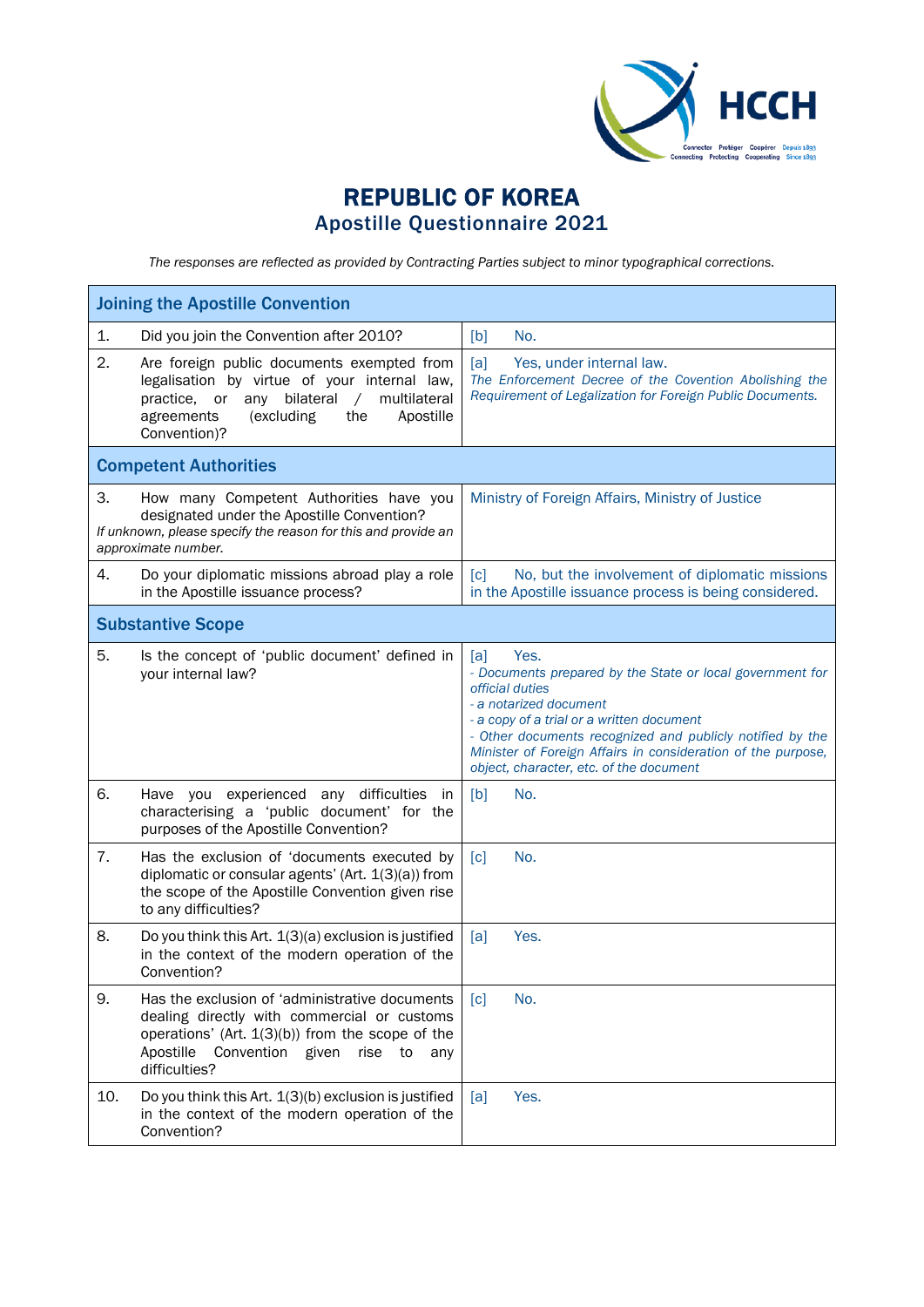| 11.                                      | Do you issue (outgoing) or accept (incoming)<br>Apostilles for any of the following categories of<br>document?                                                                                                                             |                                                                                                                                                                | <b>Issue</b>                                                                                                |                      | Accept |   |
|------------------------------------------|--------------------------------------------------------------------------------------------------------------------------------------------------------------------------------------------------------------------------------------------|----------------------------------------------------------------------------------------------------------------------------------------------------------------|-------------------------------------------------------------------------------------------------------------|----------------------|--------|---|
|                                          |                                                                                                                                                                                                                                            |                                                                                                                                                                | Certificates of origin                                                                                      |                      |        |   |
|                                          |                                                                                                                                                                                                                                            |                                                                                                                                                                | <b>Export licences</b>                                                                                      |                      |        |   |
|                                          |                                                                                                                                                                                                                                            |                                                                                                                                                                | Import licences                                                                                             |                      |        |   |
|                                          |                                                                                                                                                                                                                                            |                                                                                                                                                                | Health and safety certificates<br>issued by the relevant<br>government authorities or<br>agencies           |                      |        |   |
|                                          |                                                                                                                                                                                                                                            |                                                                                                                                                                | Certificates of products<br>registration                                                                    |                      |        |   |
|                                          |                                                                                                                                                                                                                                            |                                                                                                                                                                | Certificates of conformity                                                                                  |                      |        |   |
|                                          |                                                                                                                                                                                                                                            |                                                                                                                                                                | End user certificates<br>(i.e. documents certifying that the<br>buyer is the end user of acquired<br>goods) |                      |        |   |
|                                          |                                                                                                                                                                                                                                            |                                                                                                                                                                | Commercial invoices                                                                                         |                      |        |   |
|                                          | <b>Apostille Process</b>                                                                                                                                                                                                                   |                                                                                                                                                                |                                                                                                             |                      |        |   |
| <b>Certification of Public Documents</b> |                                                                                                                                                                                                                                            |                                                                                                                                                                |                                                                                                             |                      |        |   |
| 12.                                      | Do any of your public documents require some<br>other intermediate certification<br>before the<br>issuance of an Apostille?                                                                                                                | [b]<br>No, an intermediate certification is not required<br>for any public document; Apostilles are issued directly<br>upon the public document.               |                                                                                                             |                      |        |   |
|                                          | <b>Requesting an Apostille (Outgoing)</b>                                                                                                                                                                                                  |                                                                                                                                                                |                                                                                                             |                      |        |   |
| 13.                                      | How can an Apostille be requested?                                                                                                                                                                                                         | [a]<br>In person.                                                                                                                                              |                                                                                                             |                      |        | X |
|                                          |                                                                                                                                                                                                                                            | [b]<br>By post.                                                                                                                                                |                                                                                                             |                      |        | X |
|                                          |                                                                                                                                                                                                                                            | [c]<br>By email.                                                                                                                                               |                                                                                                             |                      |        |   |
|                                          |                                                                                                                                                                                                                                            | Through a website.<br>[d]                                                                                                                                      |                                                                                                             |                      | X      |   |
|                                          |                                                                                                                                                                                                                                            | Other.<br>[e]                                                                                                                                                  |                                                                                                             |                      |        |   |
| 14.                                      | When issuing an Apostille, do you enquire about<br>the State of destination?                                                                                                                                                               | [a]                                                                                                                                                            | Yes, in the application form.                                                                               |                      |        |   |
| 15.                                      | How long does it take for an Apostille to be<br>issued?                                                                                                                                                                                    | In-person request<br>(paper Apostille)                                                                                                                         | Other requests<br>(from the time of<br>receipt) (paper<br>Apostille)                                        | e-Apostille requests |        |   |
|                                          |                                                                                                                                                                                                                                            | On the spot                                                                                                                                                    | Other<br>By post, request<br>within ten working<br>days                                                     | On the spot          |        |   |
| 16.                                      | Does your Competent Authority impose a fee for<br>issuing an Apostille?                                                                                                                                                                    | [a]<br>e-Apostille                                                                                                                                             | Yes, a single price for all Apostilles.<br>KRW 1,000 (approximately USD 1) per one Apostille, free for      |                      |        |   |
|                                          | <b>Issuing an Apostille (Outgoing)</b>                                                                                                                                                                                                     |                                                                                                                                                                |                                                                                                             |                      |        |   |
| 17.                                      | How is the origin of a public document verified<br>for the purpose of issuing an Apostille (i.e.<br>verification of the authenticity of the signature,<br>the capacity of the signer, and the identity of the<br>seal / stamp (Art. 5(2))? | [b]<br>Multiple Competent Authorities.<br>[iii]<br>A single, centralised, database of sample<br>signatures / seals / stamps, maintained in electronic<br>form. |                                                                                                             |                      |        |   |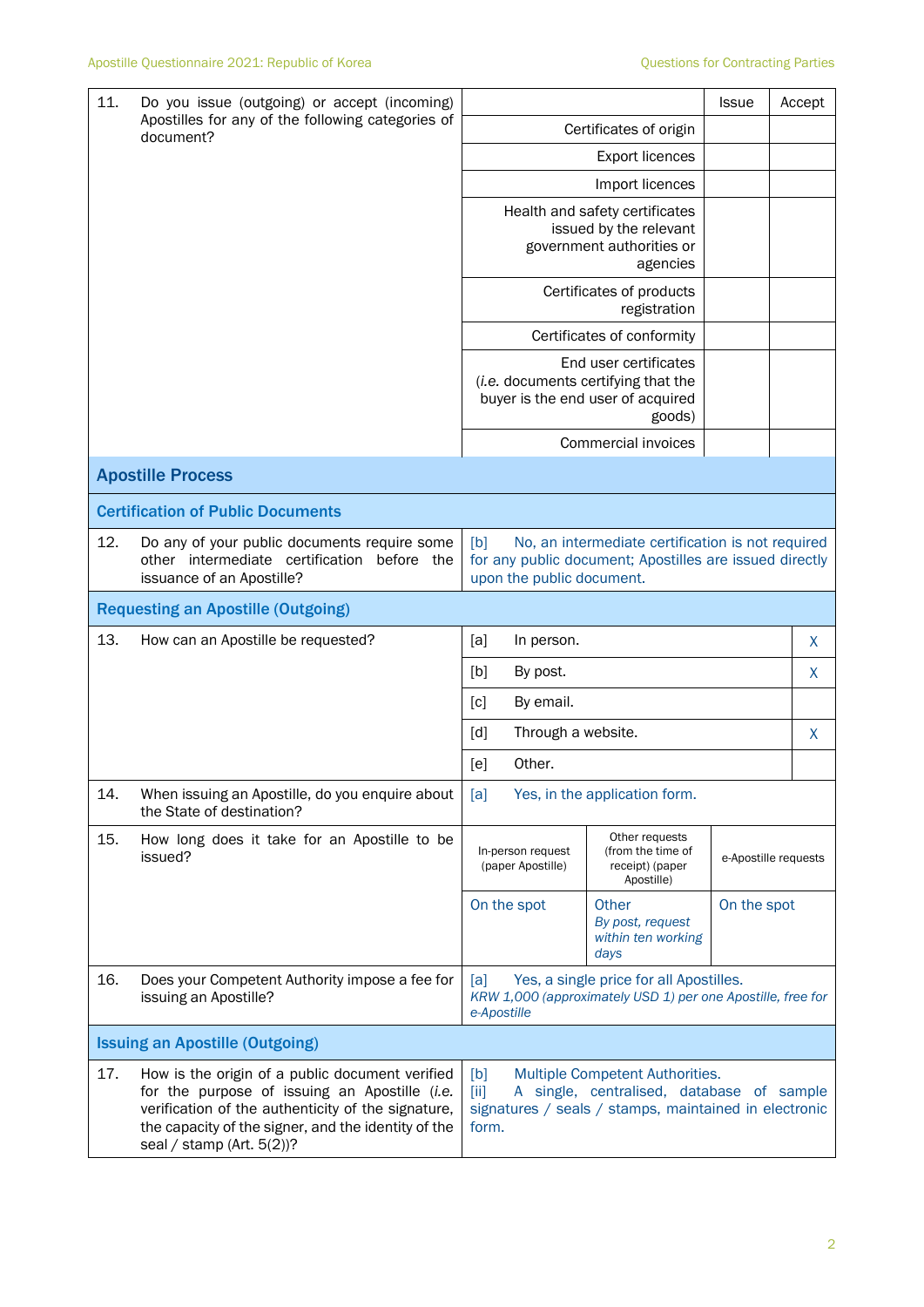| 18. | How does a Competent Authority address<br>situations where it is unable to verify the origin<br>of the public document?                                                                        | The Competent Authority will contact the issuing<br>[b]<br>authority to confirm authenticity but will not issue the<br>Apostille until the new signature, stamp or seal is added<br>to the database. |  |  |
|-----|------------------------------------------------------------------------------------------------------------------------------------------------------------------------------------------------|------------------------------------------------------------------------------------------------------------------------------------------------------------------------------------------------------|--|--|
| 19. | In what language(s) are the 10 standard items<br>of your Apostilles available?                                                                                                                 | [a]<br>In one language.<br>English                                                                                                                                                                   |  |  |
| 20. | In what language(s) are the blank fields of your<br>Apostilles filled in?                                                                                                                      | [a]<br>In one language.<br>English                                                                                                                                                                   |  |  |
| 21. | How are the blank fields of your Apostilles filled<br>in?                                                                                                                                      | Using computer software.<br>[b]<br>e-Apostille Administration System                                                                                                                                 |  |  |
|     | <b>Apostille Registers</b>                                                                                                                                                                     |                                                                                                                                                                                                      |  |  |
| 22. | How is your Apostille register, required by<br>Article 7, maintained?                                                                                                                          | Multiple Competent Authorities.<br>[b]<br>A single, national register in electronic form,<br>$[1]$<br>publicly accessible online (e-Register).                                                       |  |  |
| 23. | What particulars are contained in your Apostille<br>register?                                                                                                                                  | [a]<br>Number and date of the<br>Apostille<br>$\mathsf{X}$<br>(required).                                                                                                                            |  |  |
|     |                                                                                                                                                                                                | [b]<br>Name and capacity of the person signing<br>the document and $/$ or the name of<br>authority whose seal or stamp is affixed<br>(required).                                                     |  |  |
|     |                                                                                                                                                                                                | $\lceil c \rceil$<br>Name and / or type of underlying<br>document.                                                                                                                                   |  |  |
|     |                                                                                                                                                                                                | Description of the contents of underlying<br>[d]<br>document.                                                                                                                                        |  |  |
|     |                                                                                                                                                                                                | [e]<br>Name of the applicant.                                                                                                                                                                        |  |  |
|     |                                                                                                                                                                                                | State of destination.<br>$[f]$                                                                                                                                                                       |  |  |
|     |                                                                                                                                                                                                | Copy of the Apostille.<br>[g]                                                                                                                                                                        |  |  |
|     |                                                                                                                                                                                                | Copy of the underlying document.<br>[h]                                                                                                                                                              |  |  |
|     |                                                                                                                                                                                                | Other.<br>$[1]$                                                                                                                                                                                      |  |  |
| 24. | Is there a limit to how long records can be<br>retained on the Apostille register?                                                                                                             | Yes, other.<br>[c]<br>3 years                                                                                                                                                                        |  |  |
| 25. | If your register is not publicly accessible, how<br>frequently do your Competent Authorities<br>receive requests to verify an Apostille they have<br>issued in the register?                   | Not applicable, register is publicly accessible.<br>[g]                                                                                                                                              |  |  |
|     | <b>Technology &amp; the e-APP</b>                                                                                                                                                              |                                                                                                                                                                                                      |  |  |
| 26. | Under your internal law, do you recognise<br>electronic / digital signatures as functionally<br>equivalent to handwritten signatures (i.e. can a<br>public document be signed electronically)? | Yes.<br>[a]                                                                                                                                                                                          |  |  |
| 27. | Under your internal law, are public documents<br>executed, or able to be executed, in electronic<br>form (whether or not they are to be used abroad<br>under the Convention)?                  | Yes.<br>[a]                                                                                                                                                                                          |  |  |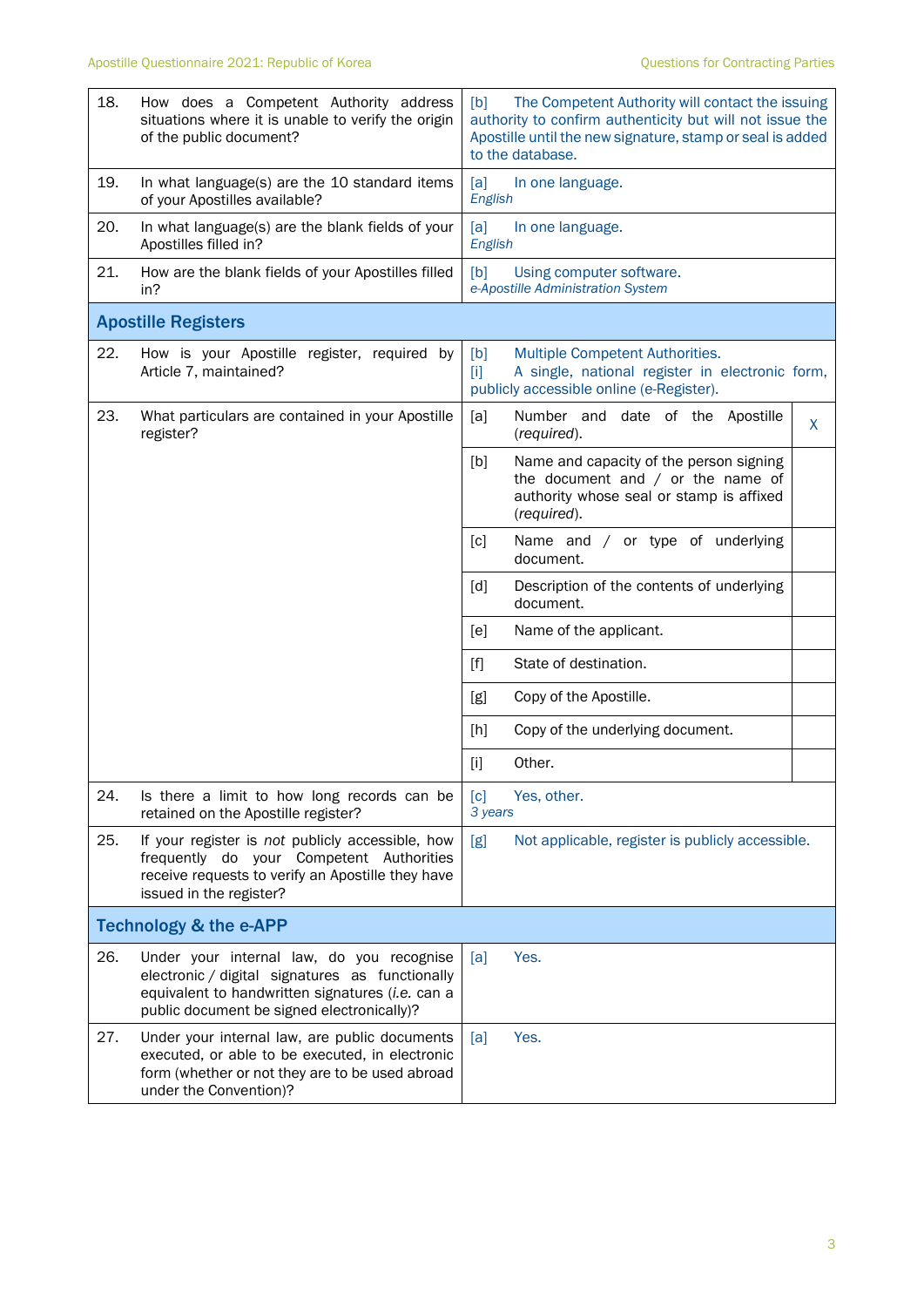| For Parties that answered yes to Q27.<br>27.1. What categories of public documents are                                                                                                                                      | [a]<br>All public documents.                                                                                                                                                                                                          |  |  |  |
|-----------------------------------------------------------------------------------------------------------------------------------------------------------------------------------------------------------------------------|---------------------------------------------------------------------------------------------------------------------------------------------------------------------------------------------------------------------------------------|--|--|--|
| executed, or able to be executed, in electronic<br>form (whether or not they are to be used abroad<br>under the Convention)?                                                                                                | [b]<br>Civil status documents (e.g. birth, death<br>and<br>marriage<br>certificates)<br>and<br>certificates of non-impediment.                                                                                                        |  |  |  |
|                                                                                                                                                                                                                             | Other<br>administrative<br>documents<br>[c]<br>(including decisions from administrative<br>tribunals or decision-making bodies).                                                                                                      |  |  |  |
|                                                                                                                                                                                                                             | [d]<br>Extracts from commercial registers and<br>other registers.                                                                                                                                                                     |  |  |  |
|                                                                                                                                                                                                                             | [e]<br>Notarial authentications of signatures.                                                                                                                                                                                        |  |  |  |
|                                                                                                                                                                                                                             | Other notarial acts.<br>$[f]$                                                                                                                                                                                                         |  |  |  |
|                                                                                                                                                                                                                             | education<br>Diplomas<br>other<br>[g]<br>and<br>documents.                                                                                                                                                                            |  |  |  |
|                                                                                                                                                                                                                             | [h]<br>Court documents, including judgments.                                                                                                                                                                                          |  |  |  |
|                                                                                                                                                                                                                             | Patents or other documents pertaining to<br>$[1]$<br>intellectual property rights.                                                                                                                                                    |  |  |  |
|                                                                                                                                                                                                                             | [j]<br>Documents relating to adoptions.                                                                                                                                                                                               |  |  |  |
|                                                                                                                                                                                                                             | Translations.<br>[k]                                                                                                                                                                                                                  |  |  |  |
|                                                                                                                                                                                                                             | $[1]$<br>Medical or health certificates.                                                                                                                                                                                              |  |  |  |
|                                                                                                                                                                                                                             | Criminal records.<br>[m]                                                                                                                                                                                                              |  |  |  |
|                                                                                                                                                                                                                             | [n]<br>Import or export licences.                                                                                                                                                                                                     |  |  |  |
|                                                                                                                                                                                                                             | Certificates of origin.<br>[0]                                                                                                                                                                                                        |  |  |  |
|                                                                                                                                                                                                                             | Certificates of conformity.<br>[p]                                                                                                                                                                                                    |  |  |  |
|                                                                                                                                                                                                                             | Other.<br>$\lceil q \rceil$<br>Only public document of the institution to which the<br>$\mathsf{X}$<br>system is connected could be issued in electronic<br>form.                                                                     |  |  |  |
| For Parties that answered yes to Q27.<br>27.2. Approximately what percentage of your public<br>documents are originally executed in electronic<br>form (whether or not they are to be used abroad<br>under the Convention)? | It's only defined in our internal law, but it's not actually<br>being issued in electronic form at the moment.                                                                                                                        |  |  |  |
| 28.<br>Do you issue e-Apostilles?                                                                                                                                                                                           | Yes.<br>[a]                                                                                                                                                                                                                           |  |  |  |
| For Parties that answered yes to Q28.<br>28.3. Under your internal law, which of the following<br>do you consider public documents for the<br>purpose of issuing e-Apostilles?                                              | Paper public documents that have<br>$\lceil c \rceil$<br>been<br>scanned by applicants.                                                                                                                                               |  |  |  |
| For Parties that answered yes to Q28.<br>28.4. How is an e-Apostille signed (i.e. what technology<br>apply an<br>electronic / digital<br>used to<br>İS.<br>signature)?                                                      | [b]<br>Technology from a commercial provider (e.g.<br>Adobe).<br>K-sign                                                                                                                                                               |  |  |  |
| For Parties that answered yes to Q28.<br>28.5. How is an e-Apostille affixed to / associated with<br>the underlying public document to ensure it is<br>not tampered with?                                                   | e-Apostille should be submitted with the underlying<br>public document to subject to certification for its<br>effectiveness, and the additional information<br>0f<br>underlying document is currently recorded in the<br>e-Apostille. |  |  |  |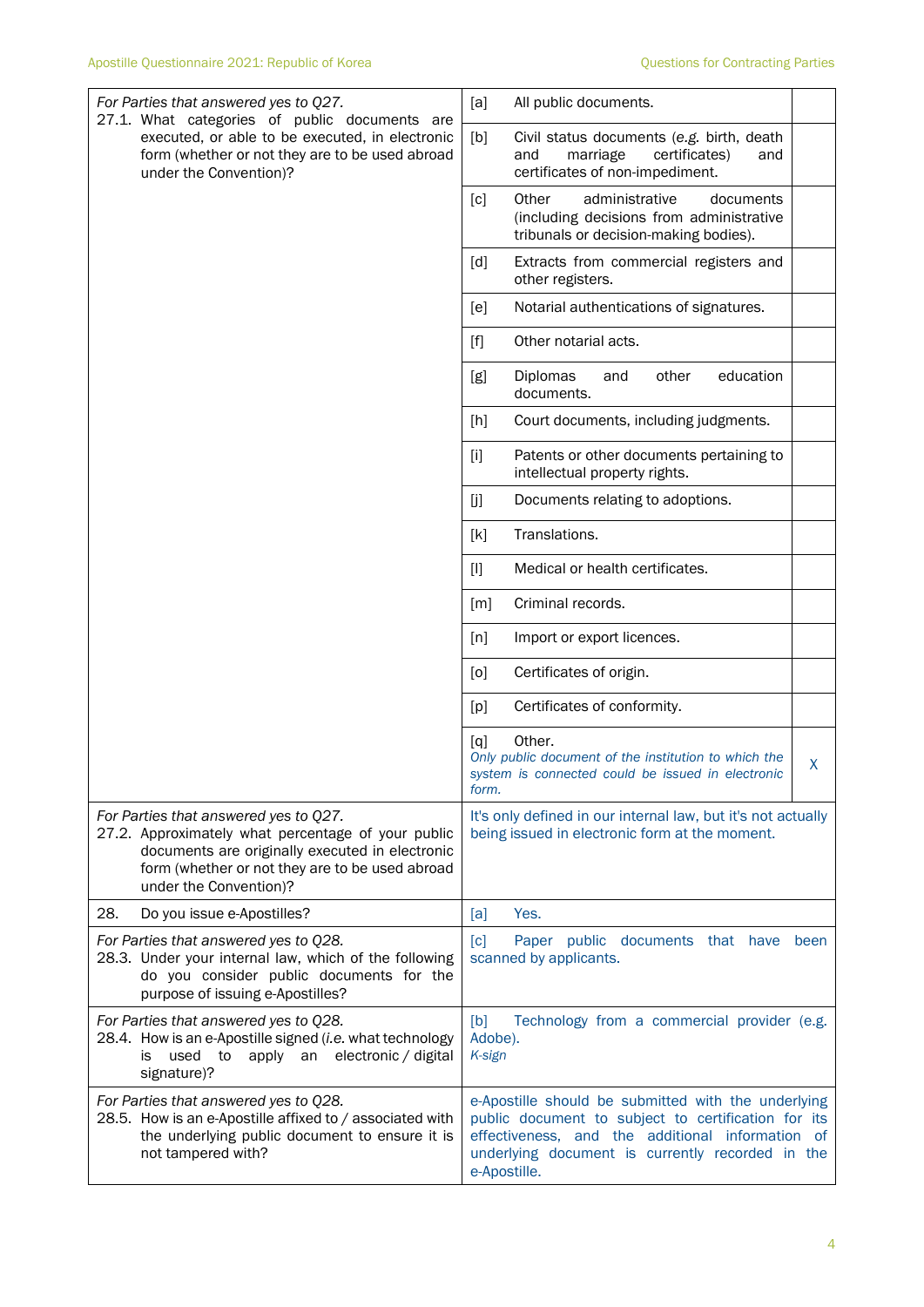| For Parties that answered yes to Q28.<br>28.6. Once issued, how is the e-Apostille transmitted<br>to the applicant?                                               | [c]<br>Electronic transmission via online platform<br>administered by the government.                      |
|-------------------------------------------------------------------------------------------------------------------------------------------------------------------|------------------------------------------------------------------------------------------------------------|
| 29.<br>Are your authorities<br>equipped to<br>accept<br>incoming e-Apostilles?                                                                                    | Yes, all e-Apostilles can be processed.<br>[a]                                                             |
| 30.<br>Do you maintain an e-Register?                                                                                                                             | Yes.<br>[a]                                                                                                |
| For Parties that answered no to Q30.<br>30.1. What challenges are you facing that may prevent                                                                     | Internal law limitations.<br>[a]                                                                           |
| you from implementing the e-Register?                                                                                                                             | Judicial or administrative structure.<br>[b]                                                               |
|                                                                                                                                                                   | [c]<br>Implementation challenges (e.g. lack of<br>resources, lack of infrastructure).                      |
|                                                                                                                                                                   | $\lceil d \rceil$<br>Cost.                                                                                 |
|                                                                                                                                                                   | System interoperability / compatibility.<br>[e]                                                            |
|                                                                                                                                                                   | $[f]$<br>Security concerns.                                                                                |
|                                                                                                                                                                   | Other.<br>[g]                                                                                              |
| For Parties that answered yes to Q30.<br>30.2. What technology is used to maintain your<br>e-Register?                                                            | [a]<br>A government-built platform.                                                                        |
| 31.<br>Have you been in contact with other Competent<br>Authorities that operate an e-APP component<br>and exchanged information and / or relevant<br>experience? | Yes.<br>[a]<br>UK                                                                                          |
| <b>Issues with Apostilles</b>                                                                                                                                     |                                                                                                            |
| 32.<br>Has an Apostille <i>issued</i> by your Competent<br>Authority ever been refused by the authorities of<br>another Contracting Party on the following        | [a]<br>Form requirements (e.g. square-shaped,<br>sides of at least nine centimetres, border,<br>ink, etc). |
| grounds:                                                                                                                                                          | The manner in which the Apostille was<br>[b]<br>affixed / attached<br>the<br>underlying<br>to<br>document. |
|                                                                                                                                                                   | $[{\rm c}]$<br>The Apostille was not signed.                                                               |
|                                                                                                                                                                   | of<br>the<br>[d]<br><b>One</b><br>or<br>more<br>standard<br>informational items were not filled in.        |
|                                                                                                                                                                   | The Apostille was in electronic form (an<br>[e]<br>X<br>e-Apostille).                                      |
|                                                                                                                                                                   | The underlying public document was in<br>$[f]$<br>electronic form.                                         |
|                                                                                                                                                                   | The underlying public document had<br>[g]<br>expired / was not issued within a certain<br>timeframe.       |
|                                                                                                                                                                   | The underlying document was not a<br>[h]<br>public document under the law of the<br>destination.           |
|                                                                                                                                                                   | Other.<br>$[1]$                                                                                            |
|                                                                                                                                                                   | Unknown.<br>[j]                                                                                            |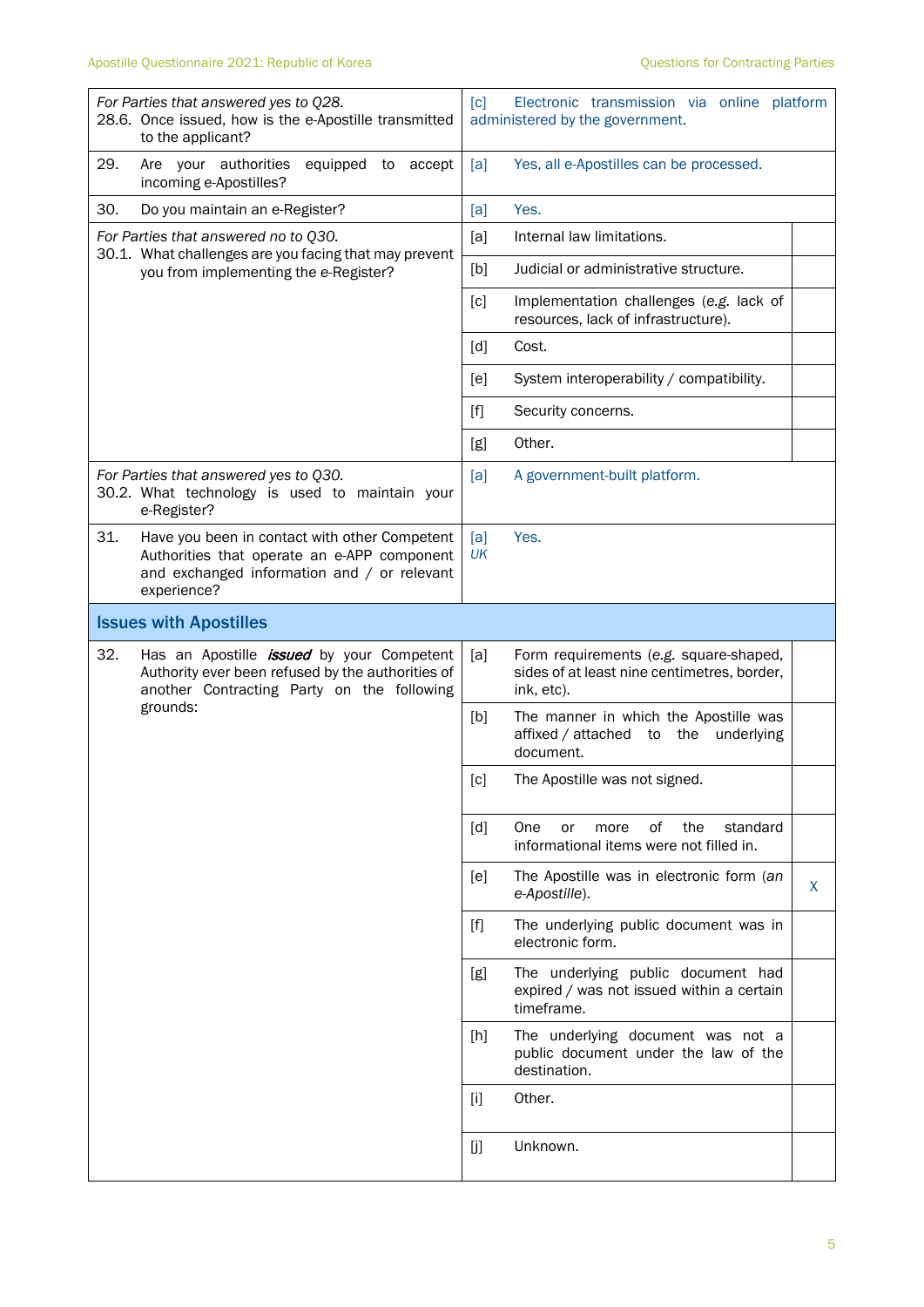|                                                                                                                       |                                                                                                                                                          | [k]   | No / Not applicable.                                                                                |   |
|-----------------------------------------------------------------------------------------------------------------------|----------------------------------------------------------------------------------------------------------------------------------------------------------|-------|-----------------------------------------------------------------------------------------------------|---|
| For Parties that answered other than "No" to Q32.<br>32.1. If an Apostille was rejected, what action did you<br>take? |                                                                                                                                                          | [a]   | The Apostille was reissued.                                                                         | X |
|                                                                                                                       |                                                                                                                                                          | [b]   | Contacted the receiving authority.                                                                  |   |
|                                                                                                                       |                                                                                                                                                          | [c]   | Contacted the Competent Authority of the<br>place of destination.                                   |   |
|                                                                                                                       |                                                                                                                                                          | [d]   | Contacted nearest diplomatic mission of<br>the place of destination.                                |   |
|                                                                                                                       |                                                                                                                                                          | [e]   | Contacted<br>diplomatic<br>mission<br>own<br>accredited to the place of destination.                |   |
|                                                                                                                       |                                                                                                                                                          | $[f]$ | Contacted the Permanent Bureau.                                                                     |   |
|                                                                                                                       |                                                                                                                                                          | [g]   | No action taken.                                                                                    |   |
|                                                                                                                       |                                                                                                                                                          | [h]   | Other.                                                                                              |   |
|                                                                                                                       |                                                                                                                                                          | [i]   | Unknown.                                                                                            |   |
| 33.                                                                                                                   | Has your Competent Authority ever been<br>requested by external Competent Authorities to<br>certify or confirm your procedure for issuing<br>Apostilles? | [b]   | No.                                                                                                 |   |
| 34.                                                                                                                   | Has an Apostille <i>received</i> by your authorities<br>ever been refused on the following grounds:                                                      | [a]   | The issuing State was not a Contracting<br>Party to the Apostille Convention.                       |   |
|                                                                                                                       |                                                                                                                                                          | [b]   | Form requirements (e.g. square-shaped,<br>sides of at least nine centimetres, border,<br>ink, etc). |   |
|                                                                                                                       |                                                                                                                                                          | [c]   | The manner in which the Apostille was<br>affixed / attached<br>to the<br>underlying<br>document.    |   |
|                                                                                                                       |                                                                                                                                                          | [d]   | The Apostille was not signed.                                                                       |   |
|                                                                                                                       |                                                                                                                                                          | [e]   | of<br>One<br>the<br>standard<br>or<br>more<br>informational items were not filled in.               |   |
|                                                                                                                       |                                                                                                                                                          | $[f]$ | The Apostille was in electronic form (an<br>e-Apostille).                                           |   |
|                                                                                                                       |                                                                                                                                                          | [g]   | The underlying public document was in<br>electronic form.                                           |   |
|                                                                                                                       |                                                                                                                                                          | [h]   | The underlying public document had<br>expired / was not issued within a certain<br>timeframe.       |   |
|                                                                                                                       |                                                                                                                                                          | $[1]$ | The underlying document was not a<br>public document under the law of the<br>destination.           | X |
|                                                                                                                       |                                                                                                                                                          | [j]   | Other.                                                                                              |   |
|                                                                                                                       |                                                                                                                                                          | [k]   | Unknown.                                                                                            |   |